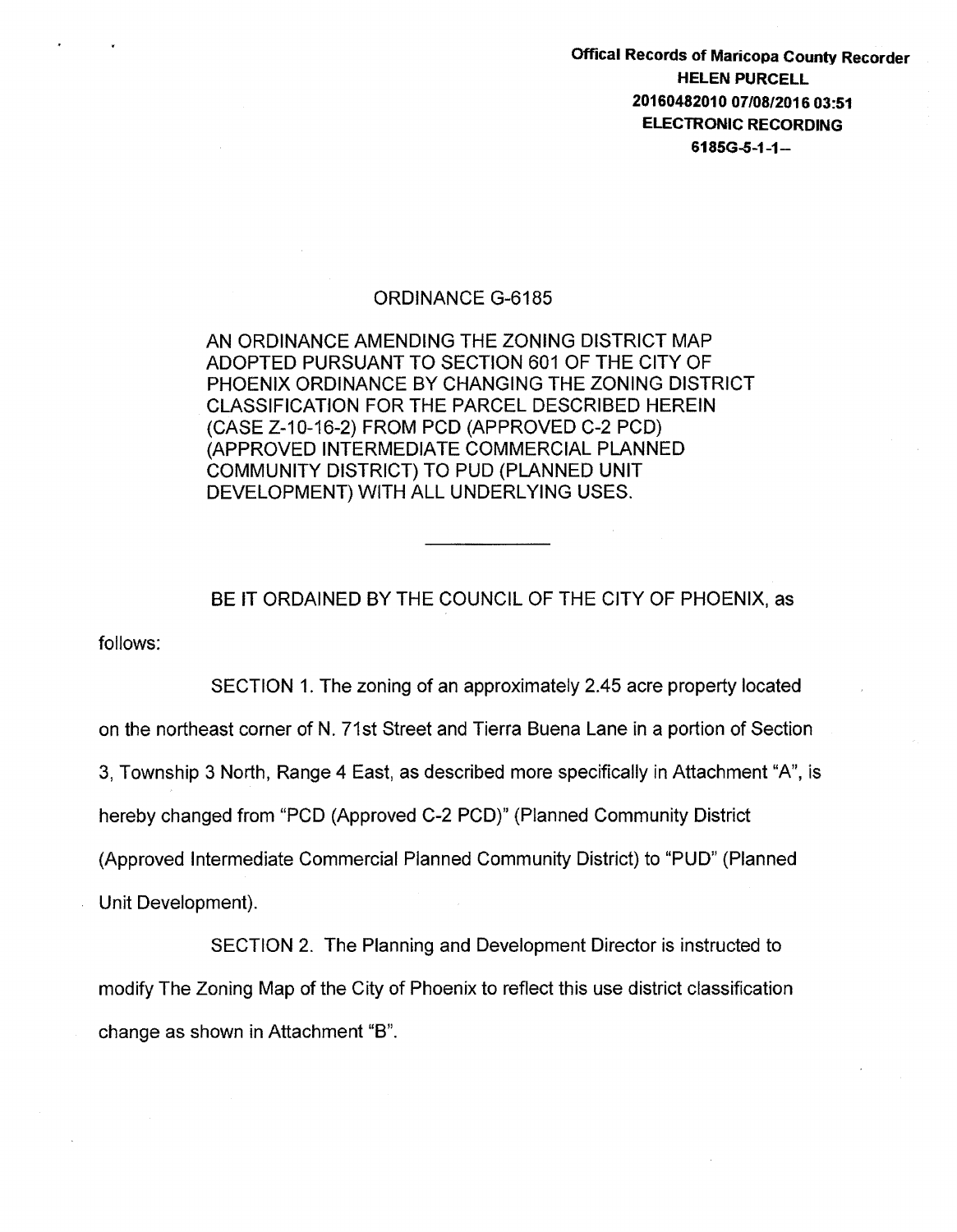SECTION 3: The specific nature of the subject property and of the rezoning request is more particularly described in case file Z-10-16-2, on file with the Planning and Development Department. Due to the site's specific physical conditions and the use district applied for by the applicant, this rezoning is subject to the following stipulations, violation of which shall be treated in the same manner as a violation of the

City of Phoenix Zoning Ordinance:

- 1. An updated Development Narrative for the Greystar Kierland Overture PUD reflecting the changes approved through this request shall be submitted to the Planning and Development Department within 30 days of City Council approval of this request. The updated Development Narrative shall be consistent with the Development Narrative date stamped April 19, 2016.
- 2. The developer shall record a Notice to Prospective Purchasers of Proximity to Airport in order to disclose the existence, and operational characteristics of Scottsdale Municipal Airport (SOL) to future owners or tenants of the property. The form and content of such documents shall be according to the templates and instructions provided which have been viewed and approved by the City Attorney.
- 3. The developer shall provide documentation to the City prior to final site plan approval that Form 7460-1 has been filed for the development and that the development received a "No Hazard Determination" from the Federal Aviation Administration (FAA).
- 4. If temporary equipment used during construction exceeds the height of the permanent structure a separate Form 7460-1 shall be submitted to the Federal Aviation Administration (FAA) and a "No Hazard Determination" obtained prior to the construction start date.
- 5. The developer shall update all existing off-site street improvements (sidewalks, curb ramps, and driveways) to current ADA guidelines.
- 6. There shall be no satellite or similar communications dishes, receivers or similar equipment installed, maintained or otherwise placed upon individual balconies of any of the units, unless otherwise required by federal law and that the developer shall install cabling infrastructure as part of initial construction to permit each unit to access a location on the rooftop for installation of commonly and commercially available communication receivers (i.e. satellite dishes).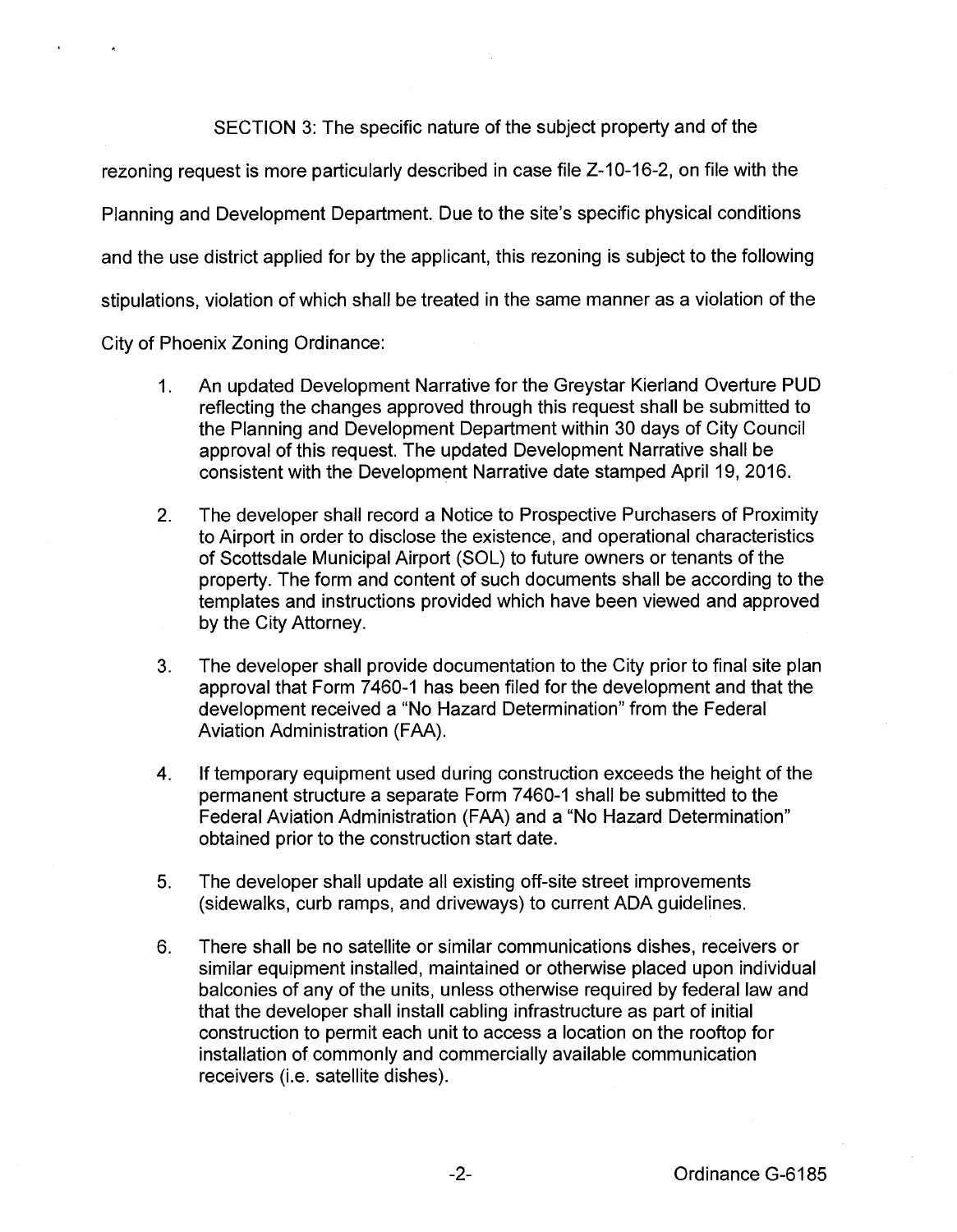7. Prior to issuance of a building permit, the landowner shall execute a proposition 207 waiver of claims in a form approved by the City Attorney's Office. The waiver shall be recorded with the Maricopa County Recorder's Office and delivered to the city to be included in the rezoning application file for record.

SECTION 4. If any section, subsection, sentence, clause, phrase or

portion of this ordinance is for any reason held to be invalid or unconstitutional by the

decision of any court of competent jurisdiction, such decision shall not affect the validity

of the remaining portions hereof.

PASSED by the Council of the City of Phoenix this 1st day of July, 2016.

MAYOR ATTEST: **City Clerk TO FORM:** Acting City Attorney **PM REVIEWED B-City Manager** PL:tml:1238815v1. (CM#49) (Item #101) - 7/1/16

Attachments: A- Legal Description (1 Page) B- Ordinance Location Map (1 Page)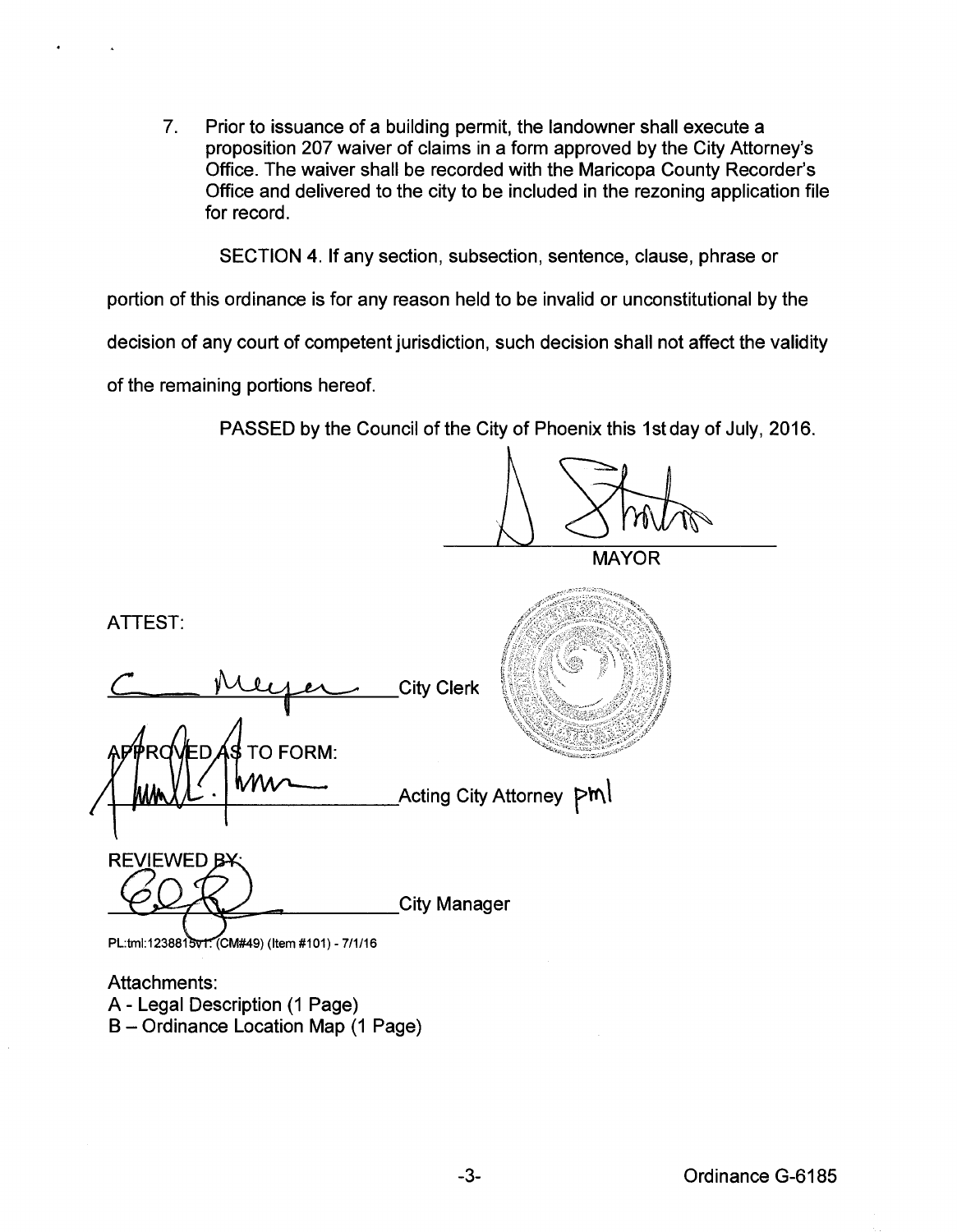## ATTACHMENT A

## LEGAL DESCRIPTION FOR Z-10-16-2

A PORTION OF THE EAST HALF OF QUARTER SECTION 3, TOWNSHIP 3 NORTH, RANGE 4 EAST OF THE GILA AND SALT RIVER MERIDIAN, MARICOPA COUNTY, ARIZONA, MORE PARTICULARLY DESCRIBED AS FOLLOWS:

LOT 1, OF KIERLAND PARCELS 4C & 6B, ACCORDING TO THE PLAT OF RECORD IN THE OFFICE OF THE COUNTY RECORDER OF MARICOPA COUNTY, ARIZONA, RECORDED IN BOOK 468 OF MAPS, PAGE 47.